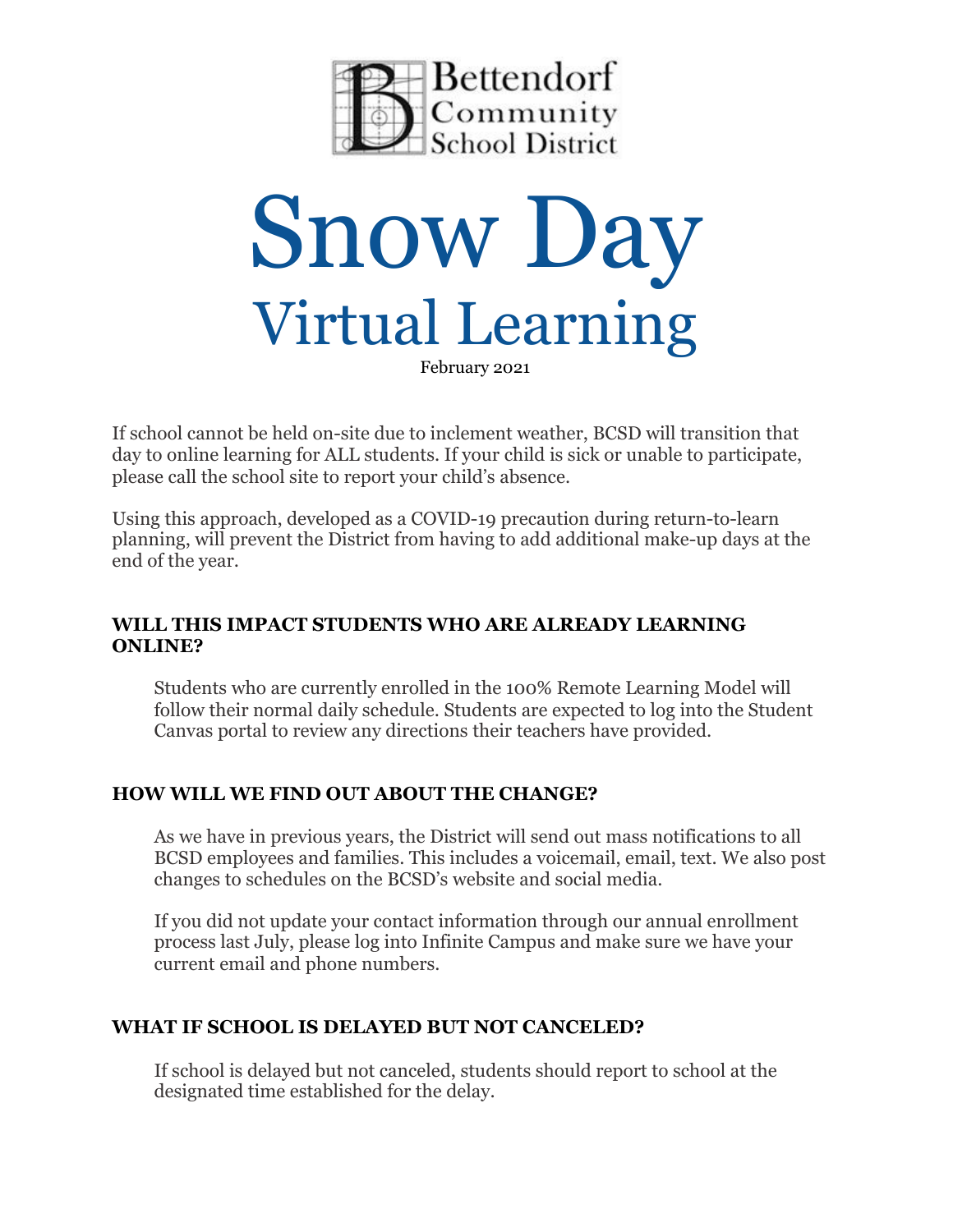### **WHAT IF STUDENTS DO NOT HAVE THEIR MATERIALS AT HOME?**

Because there may not be much advance notice of bad weather, all students are encouraged to take home their Chromebooks and other materials EVERY DAY. If a student does not have their materials on a virtual learning day, the teacher will work with the student when classes resume at school to make up any missed work.

#### **WHAT DOES THIS MEAN FOR ON-SITE STUDENTS?**

#### **ELEMENTARY**

Elementary students will utilize the CANVAS learning platform to follow their regular schedules. Your child will log into CANVAS at 8:30 a.m., where they will find their schedule for the day and their live learning links. Direct instruction lessons will be provided via live lessons on Google Meet/Zoom or with recordings available. Students should make every effort to join the live lessons. Students who do not join the live lessons or log on to watch the recordings will be counted absent and will be required to make up all work for the day. Students who are participating in our 100% Online Learning Model will follow their normal schedules.

Students in a home/daycare environment on these days may access learning activities in Canvas later in the day.

**8:30 a.m.** All students will log onto Canvas to access their schedule for the day. Live teaching links can be accessed from this schedule. Recordings of lessons will be uploaded on Canvas if students need to access at a later time that day.

#### **MIDDLE SCHOOL**

Middle School students will utilize the CANVAS learning platform to follow their regular daily schedule, with the exception of teacher advisory (TA). Direct instruction lessons will be provided through Google Meet or with recordings available. Students are expected to attend and actively participate in all live class sessions. Students who are unable to join live class sessions will be counted absent and will be required to make up all work for the day. Students who participate in our 100% Online Learning Model will follow their normal schedules. BMS students will follow the snow day schedule below: